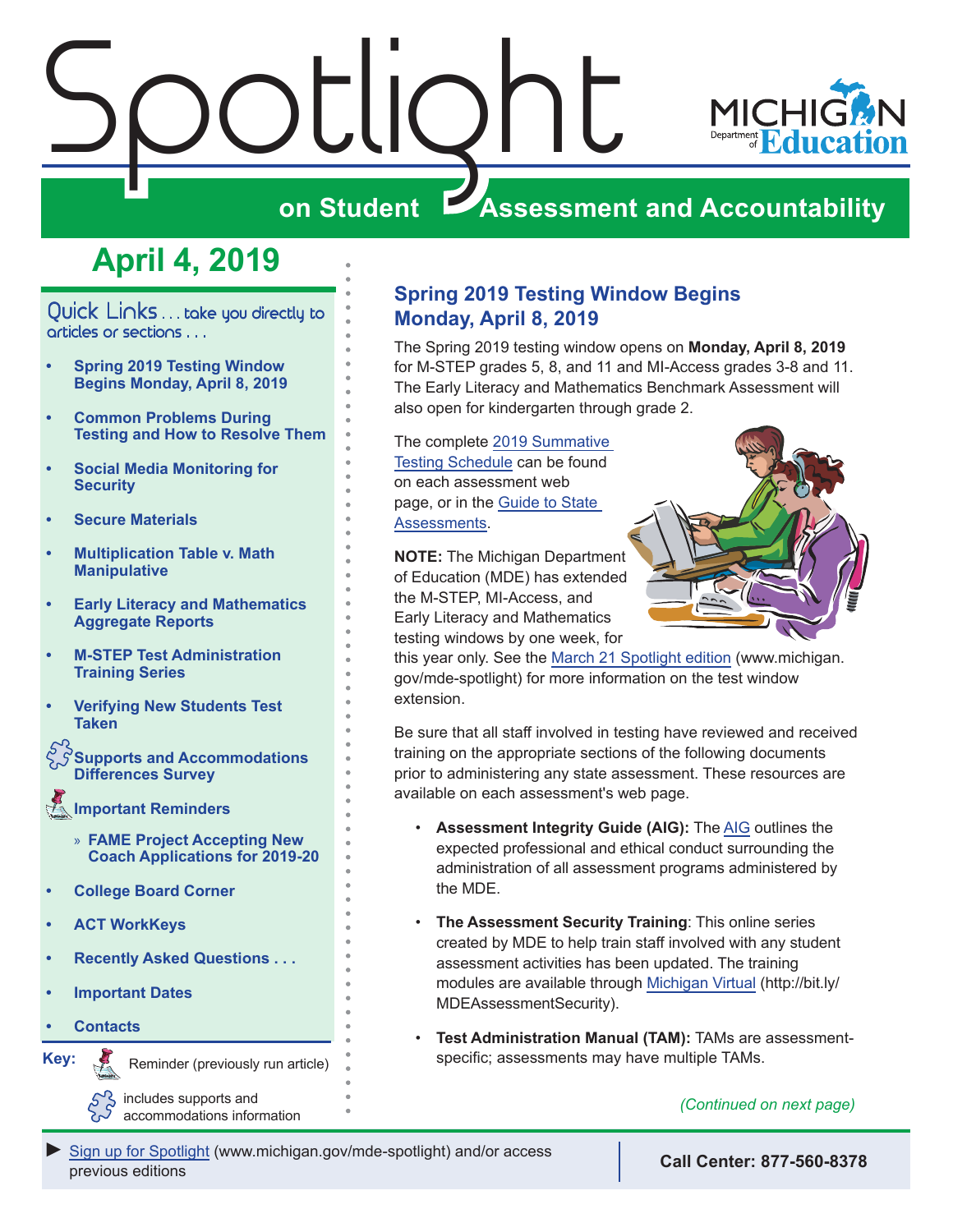**Test Administration Directions (TAD): TADs are** assessment-specific and test-mode specific (online and paper/pencil). Depending on the assessment, the TADs may be incorporated in the TAM.

Online M-STEP, MI-Access (FI), and Early Literacy and Mathematics Benchmark assessments are administered during normal classroom instructional time. The online testing engine, INSIGHT, is available for testing from 7:00 AM to 4:00 PM, Monday through Friday, throughout the testing window.

The only exception for this is for those schools that previously submitted an Alternate INSIGHT Availability Request.

Schools may schedule the online tests and any breaks in a manner that is appropriate for their students. If a break is taken during an online test, all secure materials—test tickets and rosters, used scratch paper and/or used graph paper must be collected and securely stored during the break. If used scratch or graph paper is to be given back to students when resuming testing, the scratch or graph paper must have the student name written on it. Also note that all testing must be completed within the testing window.

Students taking the online M-STEP will be administered the following tests:

| Grade | <b>English Language Arts</b> | <b>Mathematics</b>   | <b>Science Field Test</b> | <b>Social Studies</b>  |
|-------|------------------------------|----------------------|---------------------------|------------------------|
| 5     | part/1 test ticket           | 1 part/1 test ticket | 2 parts/2 test tickets    | 2 parts/2 test tickets |
| 8     |                              |                      | 2 parts/2 test tickets    | 2 parts/2 test tickets |
| 11    |                              |                      | 1 part/1 test ticket      | 1 part/1 test ticket   |

Students taking College Board and ACT tests will be administered the following paper/pencil tests:

|    | Grade   English Language Arts | <b>Mathematics</b>    | <b>Work Skills</b>  |
|----|-------------------------------|-----------------------|---------------------|
| 8  | PSAT 8/9                      | PSAT 8/9              |                     |
| 9  | <b>PSAT 8/9</b>               | <b>PSAT 8/9</b>       |                     |
| 10 | PSAT <sub>10</sub>            | PSAT 10               |                     |
| 11 | <b>SAT with Essay</b>         | <b>SAT with Essay</b> | <b>ACT WorkKeys</b> |

*(Continued on next page)*

**Call Center: 877-560-8378** (select appropriate option) for assistance with assessment or accountability issues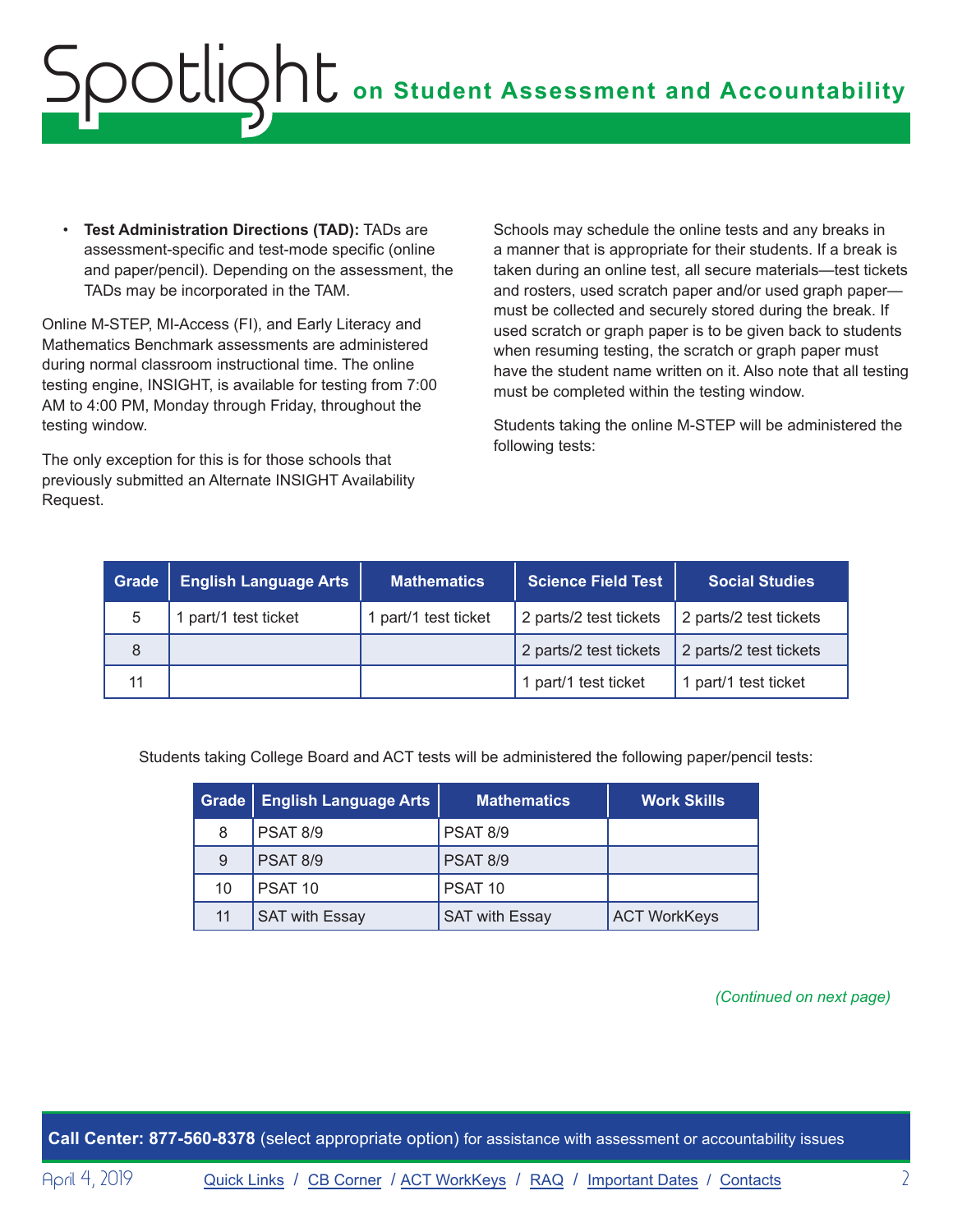Students taking the online and/or paper/pencil MI-Access will be administered the following tests:

#### **MI-Access Functional Independence (FI)**

| <b>Content</b>                                     | <b>Grades</b> | <b>Parts/Tickets</b>   | <b>Online</b>                       | <b>Paper</b> |
|----------------------------------------------------|---------------|------------------------|-------------------------------------|--------------|
| ELA: Accessing Print and Using<br>Language* (APUL) | $3-8, 11$     | 2 parts/2 test tickets | Yes                                 | Yes          |
| ELA: Expressing Ideas* (EI)                        | $3-8, 11$     | 1 part                 | Must be given<br>using paper/pencil | Yes          |
| <b>Mathematics</b>                                 | $3-8, 11$     | 2 parts/2 test tickets | Yes                                 | Yes          |
| Science                                            | 4, 7, 11      | 2 parts/2 test tickets | <b>Yes</b>                          | Yes          |
| Social Studies                                     | 5, 8, 11      | 2 parts/2 test tickets | Yes                                 | Yes          |

\* **Both APUL and EI must be administered to receive a valid ELA score**. EI is only available in paper format and must be administered whether the students are taking online or paper/pencil tests.

#### **MI-Access Supported Independence (SI) and Participation (P)**

| Content**       | <b>Grades</b> | <b>Parts/Tickets</b>                    | <b>Online</b>                                                            | <b>Paper</b> |
|-----------------|---------------|-----------------------------------------|--------------------------------------------------------------------------|--------------|
| ELA/Mathematics | $3-8, 11$     | part/1 test ticket<br>for score entry   | All P/SI scores entered in Online Answer<br>Document with test ticket*** | Yes          |
| Science         | 4, 7, 11      | 1 part/1 test ticket<br>for score entry | Must be given using paper/pencil                                         | Yes          |

\*\* No social studies assessment is provided by MDE for P/SI. Students must be assessed using a locally approved/developed assessment for social studies. Schools must document this in the Secure Site during the Accountable Student and Test Verification window.

\*\*\* MI-Access P/SI student observation scores **must** be recorded on the scoring documents by both the Primary and Shadow Assessment Administrators for each content area as the assessment is given. The Primary Administrator must then transfer the scoring documents to the online answer document by **May 30, 2019** (**by 4:00 PM**). Additional scoring documents are available on the [MI-Access web page](http://www.michigan.gov/mi-access) (www.michigan.gov/mi-access) for copying and printing purposes.

Students taking the online Early Literacy and Mathematics Benchmark Assessment will be administered the following tests:

| Grade | <b>English Language Arts</b> | <b>Mathematics</b>     |
|-------|------------------------------|------------------------|
| κ     | 2 parts/2 test tickets       | 2 parts/2 test tickets |
|       | 2 parts/2 test tickets       | 2 parts/2 test tickets |
| 2     | 2 parts/2 test tickets       | 2 parts/2 test tickets |

**Reminder:** Test tickets and rosters are secure materials and must be handled according to the appropriate chain of custody.

#### *(Continued on next page)*

**Call Center: 877-560-8378** (select appropriate option) for assistance with assessment or accountability issues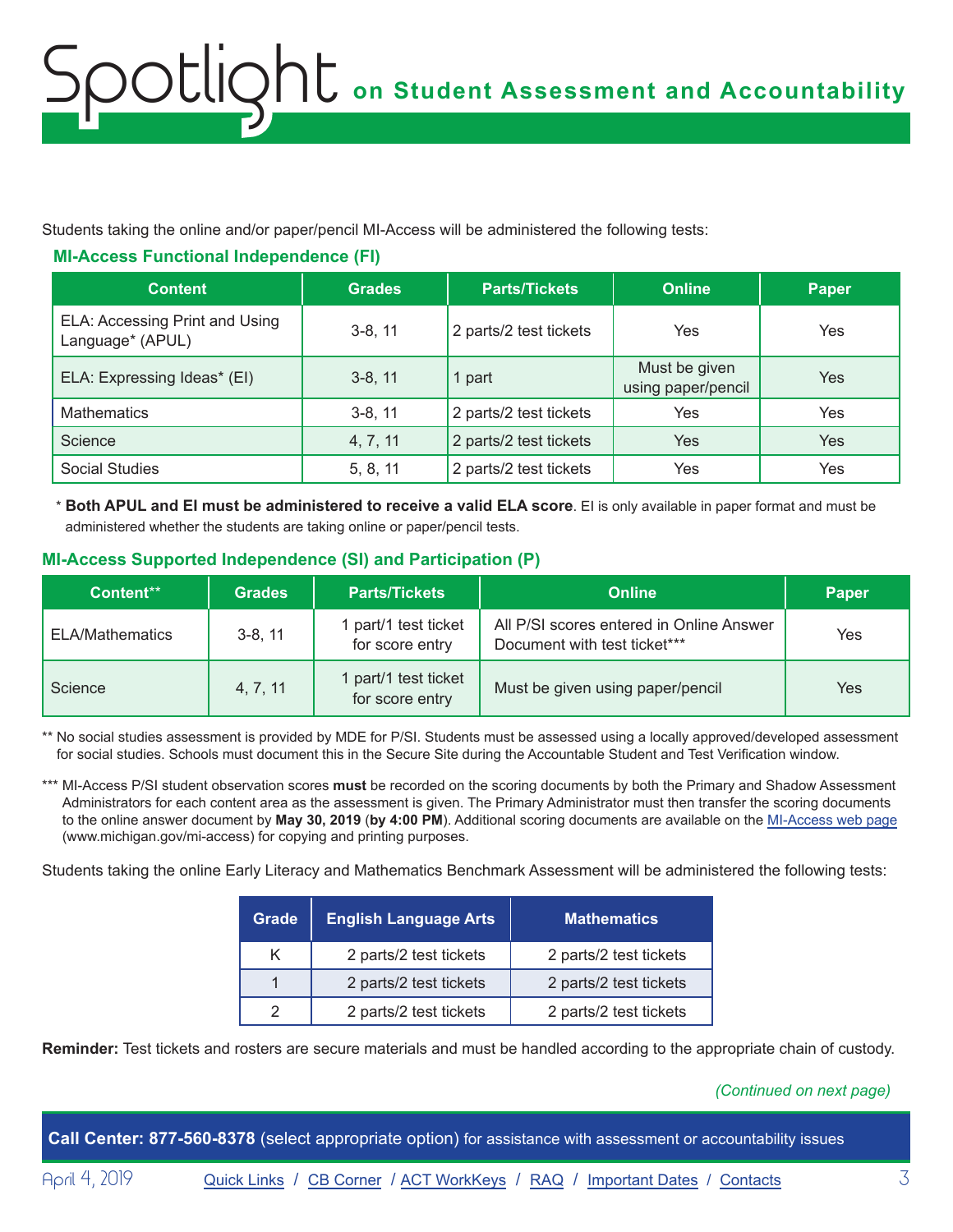#### **Paper/Pencil Testing**

Schools administering the paper/pencil M-STEP, PSAT 8/9, PSAT 10, SAT with Essay, and/or the ACT WorkKeys assessments must adhere to the paper/pencil test administration dates in the published [Spring 2019 Testing](https://www.michigan.gov/documents/mde/Testing_Schedule_for_Summative_Assessments_635008_7.pdf)  [Schedule for Summative Assessments.](https://www.michigan.gov/documents/mde/Testing_Schedule_for_Summative_Assessments_635008_7.pdf) A copy of this schedule can be found on the following web pages, along with assessment specific **Lists of Important Dates**:

- [M-STEP](www.michigan.gov/mstep) (www.michigan.gov/mstep)
- [PSAT](http://www.michigan.gov/psat) (www.michigan.gov/psat)
- [MME](www.michigan.gov/mme) (www.michigan.gov/mme)

The M-STEP paper/pencil tests for grade 5 must be administered according to the following schedule:



The PSAT 8/9 and paper/pencil M-STEP tests in grade 8 must be administered according to the following schedule:



**Paper/Pencil Test Dates – Grade 8**

The PSAT 8/9 test for grade 9 and the PSAT 10 must be administered according to the following schedule:



For grade 11 and eligible grade 12 students, the MME is composed of three components: (1) SAT with Essay, (2) ACT WorkKeys, and (3) M-STEP Science Field Test and Social Studies. All three components are required.

The SAT with Essay and ACT WorkKeys tests for grade 11 must be administered according to the following schedule:



All paper answer documents for M-STEP, MI-Access, SAT, ACT WorkKeys, PSAT 8/9, and PSAT 10 must have a valid barcode label affixed that is associated with the testing student. Answer documents returned without a valid barcode label may not be scored and districts may be subject to associated fees.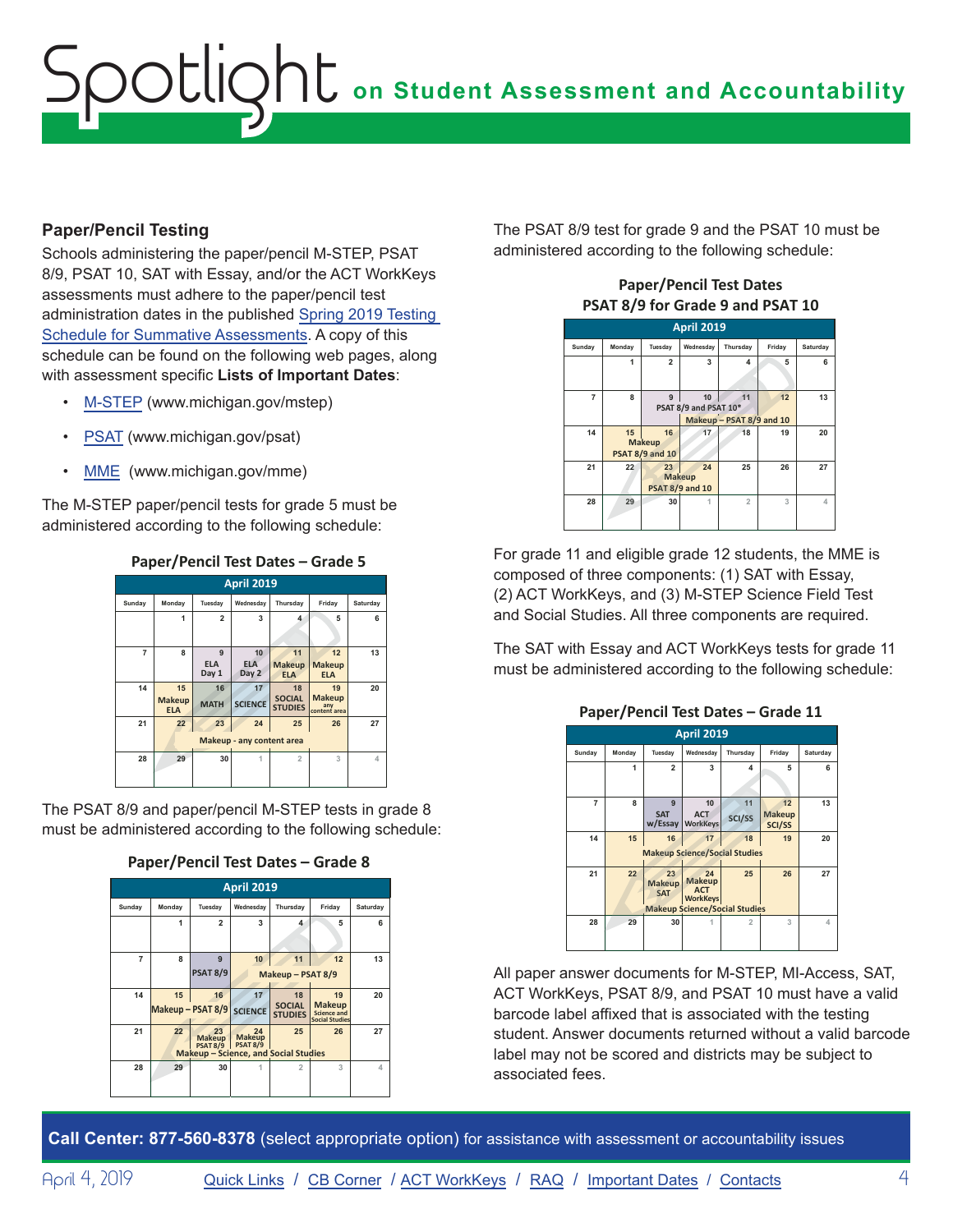### <span id="page-4-0"></span>**Common Problems During Testing and How to Resolve Them**

For our fourth administration of the M-STEP, we have identified some common issues that Assessment Coordinators and Test Administrators encounter during testing. These issues can have simple resolutions that minimize any disruption to testing. The issue and resolution for each event is described:

#### **Passage-based Writing Prompt Embedded in English Language Arts Test**

Students taking the English language arts Computer Adaptive Test (CAT) will receive the passage-based writing (PBW) prompt during the test. Every question on a CAT test – including the passage-based writing prompt – requires a response in order for the testing engine to allow the student to select "Next" to go to the next question.

On the PBW prompt after selecting "Next", students receive a warning screen that says they will not be able to return to the item once they have moved on:



Be sure that students read this warning message and do not move on unless they are finished with their response. This is the only opportunity for students to return to their PBW response. Once students select "Next" on the item and then "Next Question" on the warning screen, they **cannot** return to the PBW.

Test progress is saved every 45 seconds or when students move between questions. If connectivity is lost during Passage-based writing, at most 45 seconds of work could be lost.

#### **Chromebook Keyboard Setting**

When testing on Chromebooks, the keyboard **must** be set to US Keyboard. If it is not set this way, the student will not be able to use quotation marks or apostrophes in text boxes.

- **BEFORE testing:** select "Settings" then "Keyboard Settings" and select "US Keyboard"
- **DURING testing:** click anywhere outside of the text box and press CTRL + SHIFT + SPACE BAR to select "US Keyboard"

#### **Testing on iPads**

When testing on iPads, after logging into the test, students will receive the following message:



The student or Test Administrator should select "Yes" to continue testing. Once "Yes" has been selected, the test Welcome page will appear.

## **Social Media Monitoring for Security**

As in previous years, the Michigan Department of Education (MDE) will be using a social media monitoring service during testing to watch for security issues (and only for security issues). For example, if a student or staff member were to post a photo of test questions, the testing environment, or some other aspect of the test administration, that would be a security violation and the MDE would seek to have that post removed.

**Call Center: 877-560-8378** (select appropriate option) for assistance with assessment or accountability issues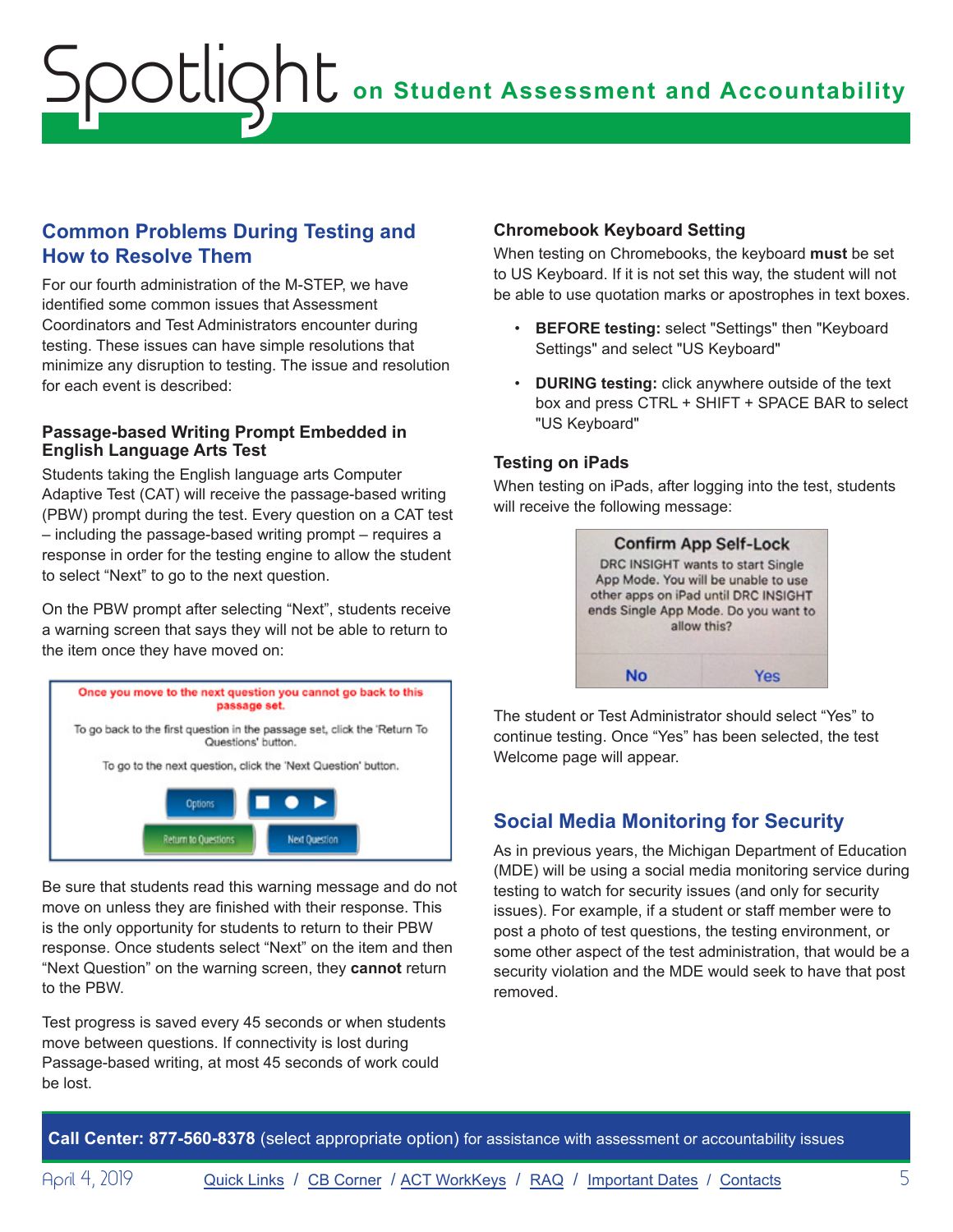### <span id="page-5-0"></span>**Secure Materials**

All assessment materials must be kept in a locked storage area that is only accessible to the Building Assessment Coordinator and designees. This includes immediately before and after testing, with coordinators supervising materials closely through all aspects of the assessment administration. Secure materials include, but are not limited to, the following items:

- online test tickets and rosters
- test booklets
- listening scripts
- accommodated materials
- used answer documents
- used scratch/graph paper
- MI-Access picture cards
- MI-Access P/SI response sheets

All personnel involved in testing should be informed of the importance of maintaining strict test security. Remember to have a protocol in place to account for all secure assessment materials before, during, and after each test session.

## **Multiplication Table v. Math Manipulative**

Students with an Individualized Education Program (IEP) or 504 plan are the only students who may be eligible to use the Multiplication Table (grades 4 and above only) or other math manipulatives for the M-STEP math assessment. Math manipulatives are tools such as counters or base-10 blocks. Students' IEPs or 504 plans should include language that specifically says the student may use a multiplication table in order to use the Multiplication Table. Similarly, math manipulatives should only be used if specifically written into the IEP or 504 plan.

### **Early Literacy and Mathematics Aggregate Reports**

We are happy to announce that the Early Literacy and Mathematics Benchmark Assessment aggregate-level Demographic Reports for the Winter 2019 administration are available in the Dynamic Score Reporting System through the [OEAA Secure Site](http://www.michigan.gov/oeaa-secure) (www.michigan.gov/oeaa-secure). Detailed directions for accessing reports can be found in the [Dynamic Score Reporting Site User Guide,](https://www.michigan.gov/documents/mde/How_to_Navigate_Dynamic_Score_Reports_532306_7.pdf) which is located on the [Early Literacy and Mathematics web page](www.michigan.gov/earlylitandmath) (www. michigan.gov/earlylitandmath) under the **Reporting** section.

#### **Aggregate-level reports include:**

| Report                                    | <b>Description</b>                                                                                                                                                                                                                    | Aggregation                                           |
|-------------------------------------------|---------------------------------------------------------------------------------------------------------------------------------------------------------------------------------------------------------------------------------------|-------------------------------------------------------|
| Demographic  <br>Report                   | • provides aggregated raw<br>score data, which displays the<br>average points earned and<br>the percentage of students by<br>percentage of points earned<br>for selected demographic<br>subgroups of students by<br>grade and content | • School<br>• District<br>$\cdot$ ISD<br>• State      |
| <b>Fall to Winter</b><br>Change<br>Report | provides aggregated raw<br>score data, which displays fall<br>assessment average points<br>earned and spring assessment<br>average points earned                                                                                      | • School<br><b>District</b><br>$\cdot$ ISD<br>• State |
|                                           | • displays the percentage of<br>students who had a Decrease,<br>No Change, Increase, and<br>No Change - Earned All<br>Points from fall to winter for<br>demographic subgroups of<br>students by grade and content                     |                                                       |

**Call Center: 877-560-8378** (select appropriate option) for assistance with assessment or accountability issues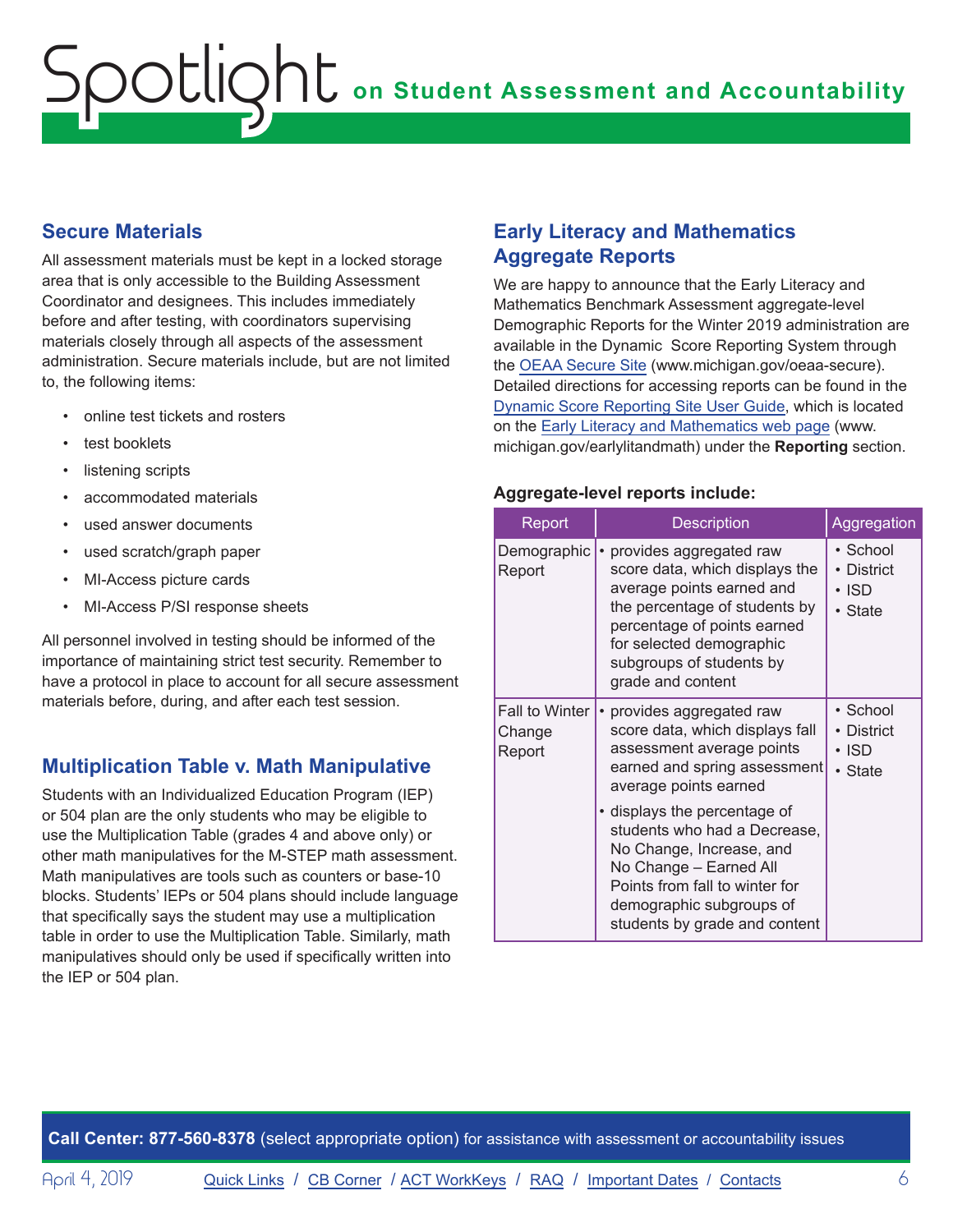### <span id="page-6-0"></span>**M-STEP Test Administration Training Series – Chapters 2 and 3**

The PowerPoint presentations with notes for the [2019](https://www.michigan.gov/mde/0,4615,7-140-22709_70117-377598--,00.html)  [M-STEP Test Administration Training](https://www.michigan.gov/mde/0,4615,7-140-22709_70117-377598--,00.html) **Chapters 2 and 3** are now available on the [M-STEP web page](www.michigan.gov/mstep) (www.michigan. gov/mstep), under the **What's New** and **Professional Development** sections. The video presentations will be posted next week. This three-part series is for both paper/ pencil and online assessments.

- Chapter 1 discusses the tasks to do **BEFORE** the M-STEP administration
- Chapter 2 discusses the tasks to do **DURING** the M-STEP administration
- Chapter 3 discusses the tasks to do **AFTER** the M-STEP administration.

Be sure to use these resources as you prepare to administer the 2019 M-STEP.

# **Verifying New Students Test Taken**

When a new student enrolls during the state testing window, schools should always contact the previous school's building assessment coordinator to verify the tests that the student has or has not completed and other assessment related information.

Users of the Office of Educational Assessment and Accountability (OEAA) Secure Site can log on to the [OEAA](http://www.michigan.gov/oeaa-secure)  [Secure Site](http://www.michigan.gov/oeaa-secure) (www.michigan.gov/oeaa-secure) and use the **District and School Contact** page found under the Assessment Registration menu to look up the previous school's assessment coordinator. Users can search for any district or school in the state to locate each of the assessment coordinator's name, email address, and phone number. [Instructions](https://www.michigan.gov/documents/mde/District_and_School_Contacts_Directions_jl_538104_7.pdf) can be found on the [Secure Site](http://www.michigan.gov/securesitetraining)  [Training web page](http://www.michigan.gov/securesitetraining) (www.michigan.gov/securesitetraining) under the **Miscellaneous** section.

# $\hat{S}_S^S$  Supports and Accommodations **Differences Survey**

The Office of Educational Assessment and Accountability (OEAA) is interested in gathering feedback from educators on some of the challenges experienced by students and educators regarding differences between supports and accommodations on state summative assessments and benchmark assessments. Please take time to respond to the [survey](https://www.surveymonkey.com/r/DCHL59C) (https://www.surveymonkey.com/r/DCHL59C) by **May 3, 2019**.

> Click on the icon to access the **Assessment Coordinator Training Guide** or go to any assessment web page and look for the icon.



**Call Center: 877-560-8378** (select appropriate option) for assistance with assessment or accountability issues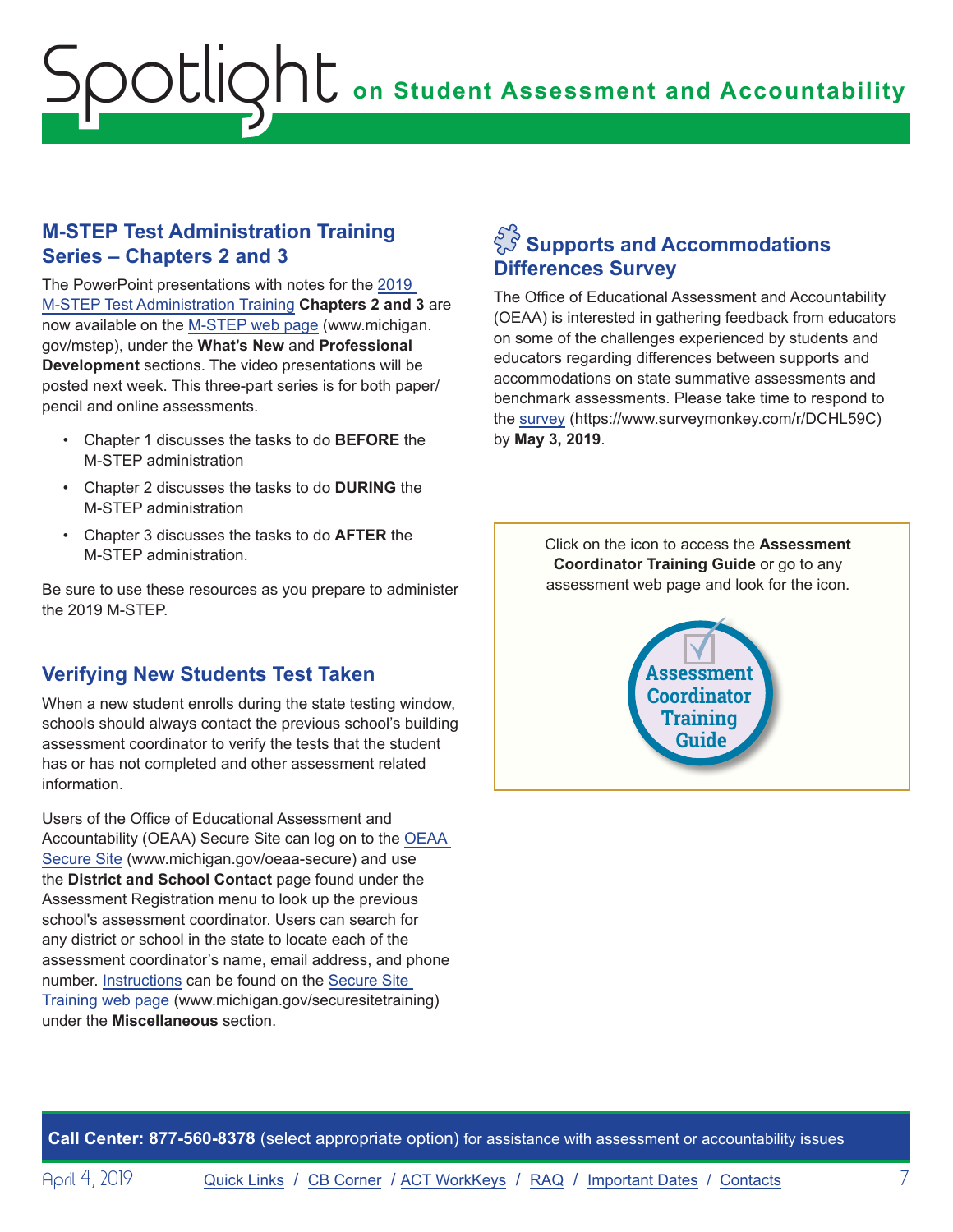# <span id="page-7-0"></span>Reminders **Important Reminders**

### **FAME Project Accepting New Coach Applications for 2019-20**

The Formative Assessment for Michigan Educators (FAME) project is entering its 12th year and is now seeking interested educators who would like to lead a local learning team of teachers to explore, implement, and reflect on the formative assessment process in their classrooms. FAME coaches are not expected to be the local expert on the formative assessment process—rather, FAME coaches are learners along with their learning team.

More information on the FAME project and access to the online [2019-20 New FAME Coach application](https://www.surveymonkey.com/r/FAMEnewcoachapp) (www. surveymonkey.com/r/FAMEnewcoachapp) is available on the [MDE Formative Assessment Process](https://www.michigan.gov/mde/0,4615,7-140-22709_55936---,00.html) page (www. michigan.gov/mde/0,4615,7-140-22709\_55936---,00.html) or the FAME [public page](https://famemichigan.org/) (https://famemichigan.org).

The deadline to apply is **Friday, May 3, 2019**. If you have any questions, contact Kimberly Young, MDE/OEAA at [youngk1@michigan.gov](mailto:youngk1%40michigan.gov?subject=) or 517-241-7061.



- Are you interested in local stories of FAME implementation? There are 3 case studies located on the [FAME](http://www.FAMEMichigan.org)  [public website](http://www.FAMEMichigan.org) (www.FAMEMichigan.org).
- All of the FAME Coaches who were interviewed indicated the FAME Learning Guide and Coach Edition were useful resources.
- FAME continues to have a robust and valuable research agenda. Recent Evaluation activities and abstracts can be found on the [FAME public](http://www.FAMEMichigan.org)  [website](http://www.FAMEMichigan.org) (www.FAMEMichigan.org).



**Call Center: 877-560-8378** (select appropriate option) for assistance with assessment or accountability issues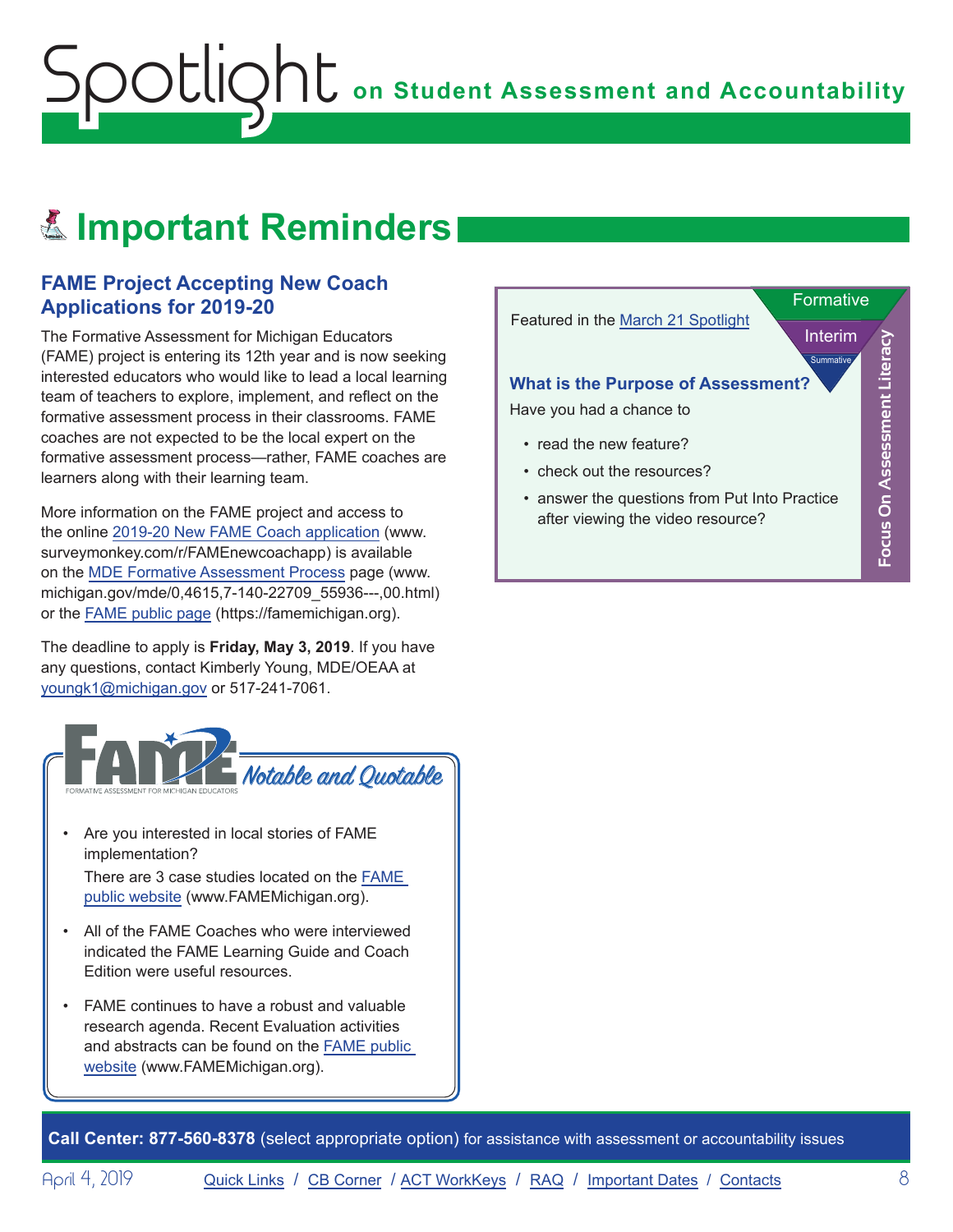# <span id="page-8-1"></span><span id="page-8-0"></span>College Board Corner

 *Information on SAT*™*, PSAT 8/9*™*, and PSAT10*™ *provided by the College Board*

## **Questions about Spring PSAT 8/9, PSAT 10, or SAT?**

- call the Michigan Educator Hotline: 866-870-3127 (select Option 1)
- email [michiganadministratorsupport@](mailto:michiganadministratorsupport%40collegeboard.org?subject=) [collegeboard.org](mailto:michiganadministratorsupport%40collegeboard.org?subject=)

## **Reminders**

**Write Down Tracking Numbers:** When returning test books or answer sheets, be sure to record the tracking numbers of the packages so you can confirm receipt.

**No PSAT 8/9 Questionnaire:** There are no optional questions for PSAT 8/9 and students will not complete page 2 of the answer sheet.

# **Requesting Makeup Materials**

Test coordinators will receive an email on April 8 with a link to a survey to assist in determining makeup materials. There will be separate emails for PSAT and SAT.

- **You must respond to the SAT survey by April 11 at 11:59 PM EST** even if you don't need makeup materials so we can accurately track responses.
- **The PSAT surveys are optional and only if you need additional materials**. Schools are directed to securely store PSAT test materials to use on the makeup dates. If you mistakenly return these tests, you must use the makeup survey to request additional materials to be sent.
- If you do need additional materials, they will arrive April 18-19 for testing on April 23 (SAT) or April 23-24 (PSAT).

The surveys will open on **April 9, 2019** and can be accessed from these links as well as from the email:

- [SAT Makeup Survey](https://www.surveyresearchonline.com/se.ashx?s=7321E7ED35FBD5F4)
- [PSAT 10 Makeup Survey](https://www.surveyresearchonline.com/se.ashx?s=7321E7ED71599E6D)
- [PSAT 8/9 Makeup Survey](https://www.surveyresearchonline.com/se.ashx?s=7321E7ED3AD7A029)

## **UPS Pickup**

We will be pre-arranging multiple UPS pickups for your school. We are scheduling at least three pickups per school, one per week during the testing window.

Test coordinators will receive emails in the weeks of April 8, April 15, and April 22 with the date(s) and time(s) of the pickup(s) scheduled for that week.

- These pickup dates can be used for any materials that are ready to be returned.
- The emails will also provide information on rescheduling the pickup with UPS.
- If you do not need the pickups, NO action is required; simply ignore the email and let the driver know you do not have any materials to return.
	- □ **NOTE:** Although we work with UPS on the date and time we expect them at your school, we cannot control when drivers arrive.
	- $\Box$  If the driver does not arrive at the scheduled time, just securely hold materials until the next pickup time.
- If you have a regularly-scheduled UPS pickup at your school, feel free to give materials to the driver at that time as well. These pickups are not required to be used.

For students testing in the accommodated testing window, hold all testing materials and return them when all students have finished testing in the window.

For students testing on the PSAT makeup dates, hold all testing materials and return them when all students have finished testing.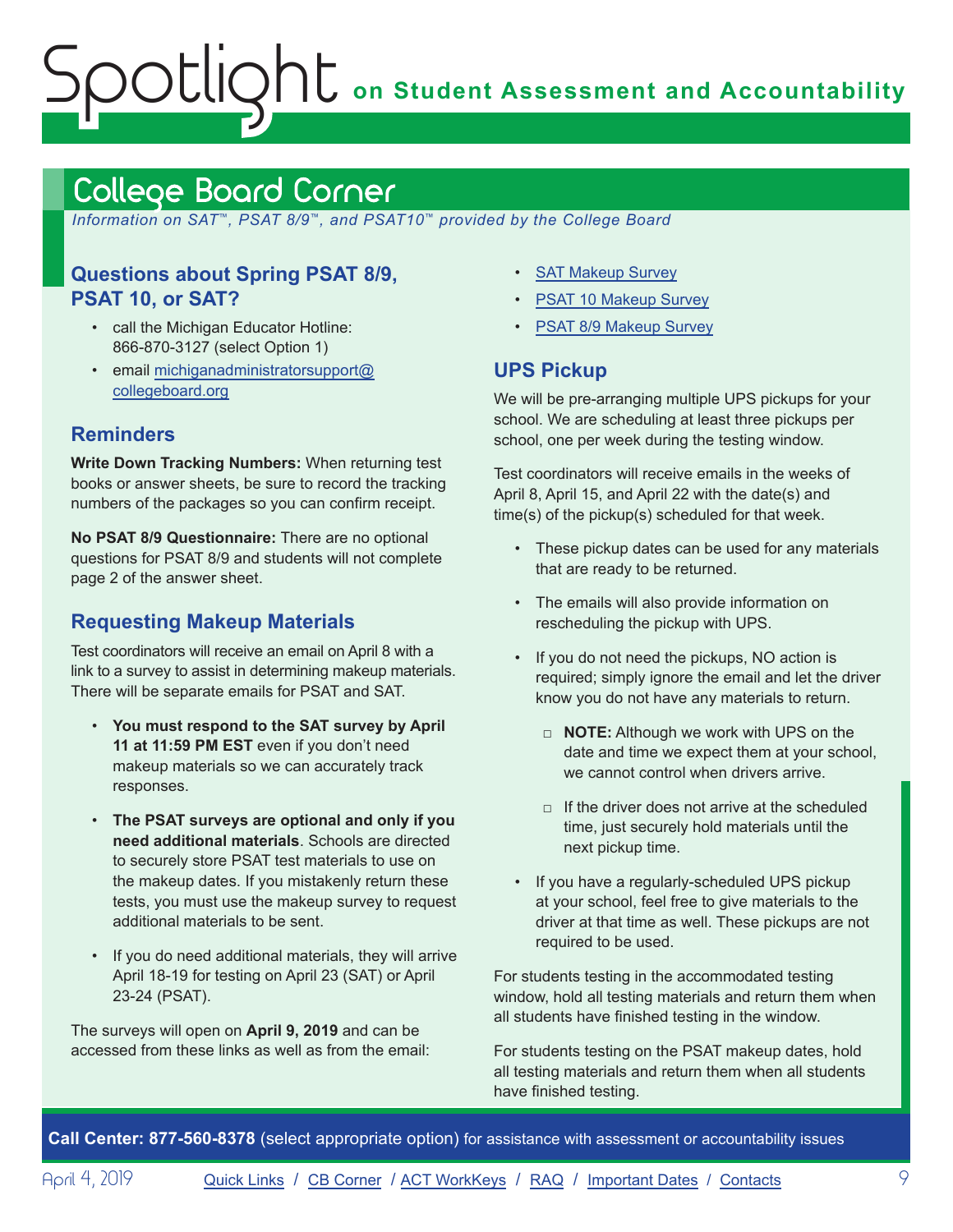<span id="page-9-1"></span><span id="page-9-0"></span>

Information on ACT WorkKeys<sup>®</sup> provided by the ACT®.

#### **Chromebooks and USB Audio Forms**

If you have a student taking the ACT WorkKeys using a Chromebook device who experiences a USB flash drive that is blinking but does not appear in the ChromeOS files, try the following steps:

- power down and reboot the device
- plug the USB drive into a different USB port
- use a device other than a Chromebook

If you are still experiencing issues, call ACT for technical support at 800-553-6244 ext: 1332.

#### **Testing Irregularities**

Active monitoring of students during testing is essential in maintaining security and identifying irregularities. Group and Individual Irregularity policies and procedures begin on page 31 of the [ACT WorkKeys Administration](http://www.act.org/content/dam/act/secured/documents/pdfs/WK-Admin-SD-Std-Time-Paper-Secured.pdf)  [- Standard Time Paper](http://www.act.org/content/dam/act/secured/documents/pdfs/WK-Admin-SD-Std-Time-Paper-Secured.pdf) and on page 43 of the [ACT](http://www.act.org/content/dam/act/secured/documents/pdfs/WK-Admin-SD-Accoms-Secured.pdf)  [WorkKeys Administration Manual for Accommodations](http://www.act.org/content/dam/act/secured/documents/pdfs/WK-Admin-SD-Accoms-Secured.pdf)  [and English Learner Supports](http://www.act.org/content/dam/act/secured/documents/pdfs/WK-Admin-SD-Accoms-Secured.pdf) manuals. Both manuals are posted on the [ACT-hosted website](http://www.act.org/stateanddistrict/michigan) (www.act.org/ stateanddistrict/michigan) on the **WorkKeys on Paper** page in the **Preparation** and/or **Administration** stages.

Complete an Irregularity Report located on page 63 of the [ACT WorkKeys Administration - Standard Time](http://www.act.org/content/dam/act/secured/documents/pdfs/WK-Admin-SD-Std-Time-Paper-Secured.pdf)  [Paper](http://www.act.org/content/dam/act/secured/documents/pdfs/WK-Admin-SD-Std-Time-Paper-Secured.pdf) or page 105 of the [ACT WorkKeys Administration](http://www.act.org/content/dam/act/secured/documents/pdfs/WK-Admin-SD-Accoms-Secured.pdf)  [Manual for Accommodations and English Learner](http://www.act.org/content/dam/act/secured/documents/pdfs/WK-Admin-SD-Accoms-Secured.pdf)  [Supports](http://www.act.org/content/dam/act/secured/documents/pdfs/WK-Admin-SD-Accoms-Secured.pdf) for each room in which an individual or group irregularity is observed. Return it with your answer documents. Report and describe in detail any irregularity, especially those that could affect test scores.

#### **Collect and Verify Test Materials After Each Test Session**

Room Supervisors must follow the directions on collecting and verifying answer documents and test booklets which begin on page 52 of the [ACT WorkKeys](http://www.act.org/content/dam/act/secured/documents/pdfs/WK-Admin-SD-Std-Time-Paper-Secured.pdf)  [Administration - Standard Time Paper.](http://www.act.org/content/dam/act/secured/documents/pdfs/WK-Admin-SD-Std-Time-Paper-Secured.pdf) These same directions are also listed at the end of each timing section within the [ACT WorkKeys Administration Manual](http://www.act.org/content/dam/act/secured/documents/pdfs/WK-Admin-SD-Accoms-Secured.pdf)  [for Accommodations and English Learner Supports](http://www.act.org/content/dam/act/secured/documents/pdfs/WK-Admin-SD-Accoms-Secured.pdf) manual.

Complete the Test Administration Forms folder and any other applicable forms from the back of the administration manuals (i.e. Irregularity Report, Reader's Agreement, Interpreter's Agreement, etc.). Room supervisors must personally return all testing materials to the test coordinator after testing.

#### **Order Makeup Test Materials**

Use the Makeup Testing policies detailed on pages 5 and 6 of the [ACT Test Coordinator Information Manual](https://www.act.org/content/dam/act/secured/documents/pdfs/state-district-test-coordinator-paper-test.pdf) to determine if students are eligible to participate in the makeup test administration on **April 24, 2019**. This manual is posted on the [ACT-hosted website](http://www.act.org/stateanddistrict/michigan) (www. act.org/stateanddistrict/michigan) on the **WorkKeys on Paper** page in the **Preparation** and/or **Administration** stages.

Test coordinators must submit makeup materials orders **April 10 – 11, 2019 by 5:00 PM**, using the [OEAA Secure](http://www.michigan.gov/oeaa-secure)  [Site](http://www.michigan.gov/oeaa-secure) (www.michigan.gov/oeaa-secure). Instructions can be found on the [Secure Site Training web page](http://www.michigan.gov/securesitetraining) (www. michigan.gov/securesitetraining) under the **Material Ordering** section.

*(Continued on next page)*

**Call Center: 877-560-8378** (select appropriate option) for assistance with assessment or accountability issues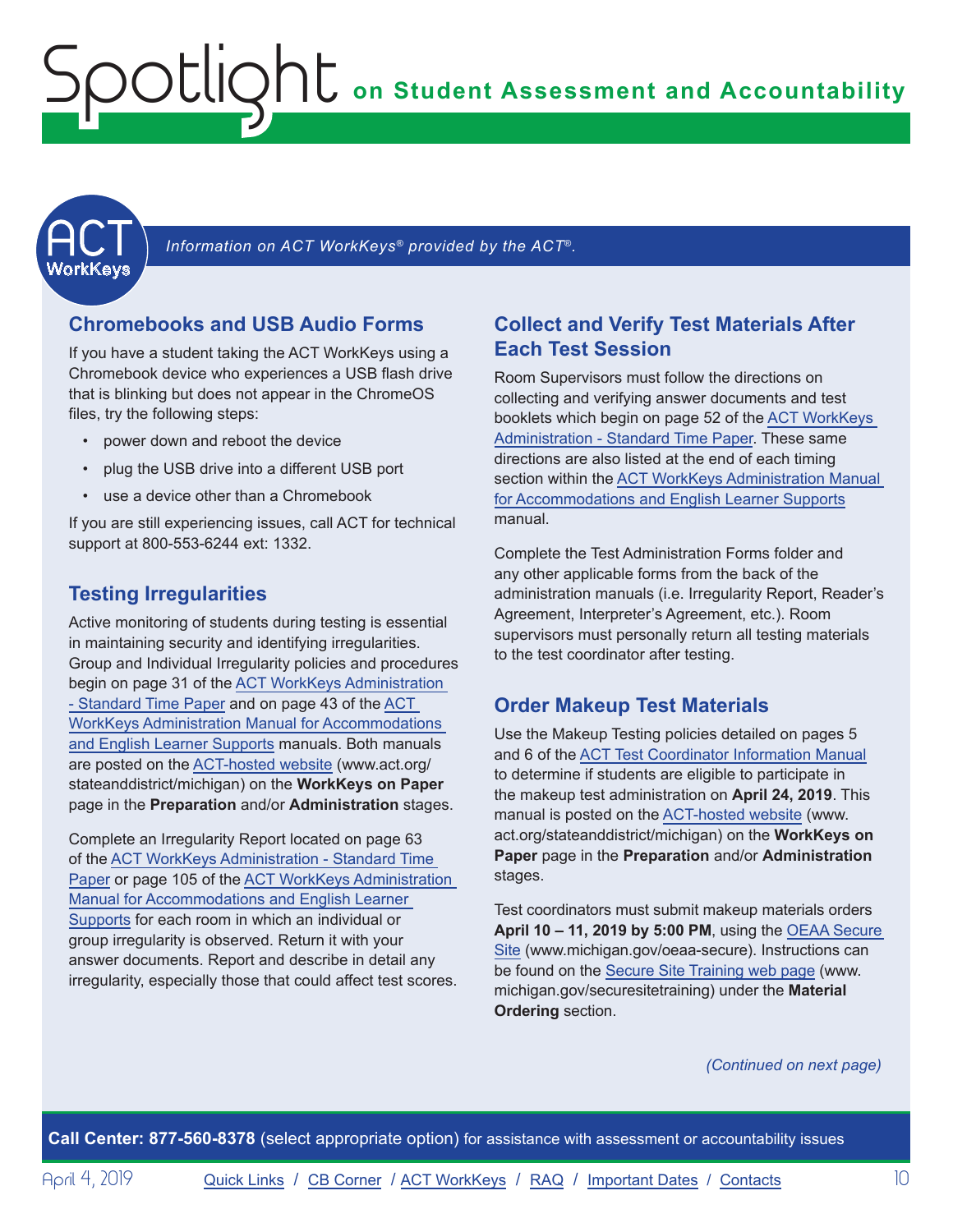### **Returning Answer Documents and Test Administration Forms to ACT**

The test coordinator is responsible for assembling materials for return to ACT, using the directions starting on page 28 of the [ACT Test Coordinator Information](https://www.act.org/content/dam/act/secured/documents/pdfs/state-district-test-coordinator-paper-test.pdf)  [Manual](https://www.act.org/content/dam/act/secured/documents/pdfs/state-district-test-coordinator-paper-test.pdf). A training video has also been posted in the **Transportation** stage under **Return Test Materials**.

**New in 2019:** Answer documents and test administration forms are packed in processing envelope(s) and returned separately from the secure test materials.

Use the instructions and illustration on page 31 of the [ACT Test Coordinator Information Manual,](https://www.act.org/content/dam/act/secured/documents/pdfs/state-district-test-coordinator-paper-test.pdf) and the checklist on the front of each processing envelope, to guide you through packing the correct colored envelope(s) for the type of material being returned (Standard Time is Purple, Accommodations is Gold).

While packing the envelope(s) be sure to:

- complete the front of the envelope to avoid delaying the processing of your answer documents
- use the pre-printed site header to avoid delaying the processing of your answer documents
- turn the answer documents to be scored the same way, with page one facing you
- ensure the Booklet Number and Form fields are completed on all answer documents to ensure proper scoring

Place the processing envelope inside a polymailer and seal it, apply the appropriate pre-printed return label to the outside, and store it in a secure location until pickup.

### **Returning Other Secure Materials to ACT**

Use the cartons in which the test materials were shipped to return the secure materials to ACT.

Use the instructions and illustration on page 32 of the [ACT Test Coordinator Information Manual](https://www.act.org/content/dam/act/secured/documents/pdfs/state-district-test-coordinator-paper-test.pdf) to pack the carton(s) with the used and unused test booklets, all alternate test forms (braille, USBs, etc.), and translated test directions. Any unused cartons may be recycled.

Retain the administration manuals, unused answer documents, and ancillary materials for makeup testing. Do not return the original packing list.

If your school did not test any students:

- complete the outside of the processing envelope(s) and mark as "Did not test (provide reason)"
- discard the unused Site Header
- pack the cartons using the instructions and place the processing envelope on top
- send an email to [statetesting@act.org](mailto:statetesting%40act.org?subject=) indicating that you did not test any students and provide the reason

## **Materials Pickup**

FedEx is scheduled to pick up the standard time test materials for return to ACT on **April 11, 2019** and the accommodations materials on **April 24, 2019**.

• If your materials are not picked up within two business days after the scheduled pickup date, call ACT to arrange a new pickup.

## **Contacting ACT**

If you have questions, you may:

- 1. contact ACT via the [Contact Us web page](http://www.act.org/aap/state/contact.html) ([www.act.org/aap/state/contact.html\)](www.act.org/aap/state/contact.html)
- 2. call ACT at 800-553-6244, 9:30 AM 6:00 PM ET
	- standard time: ext. 2800
	- accommodations: ext. 1788
- 3. email accommodations questions to [ACTStateAccoms@act.org](mailto:ACTStateAccoms%40act.org?subject=)

**Call Center: 877-560-8378** (select appropriate option) for assistance with assessment or accountability issues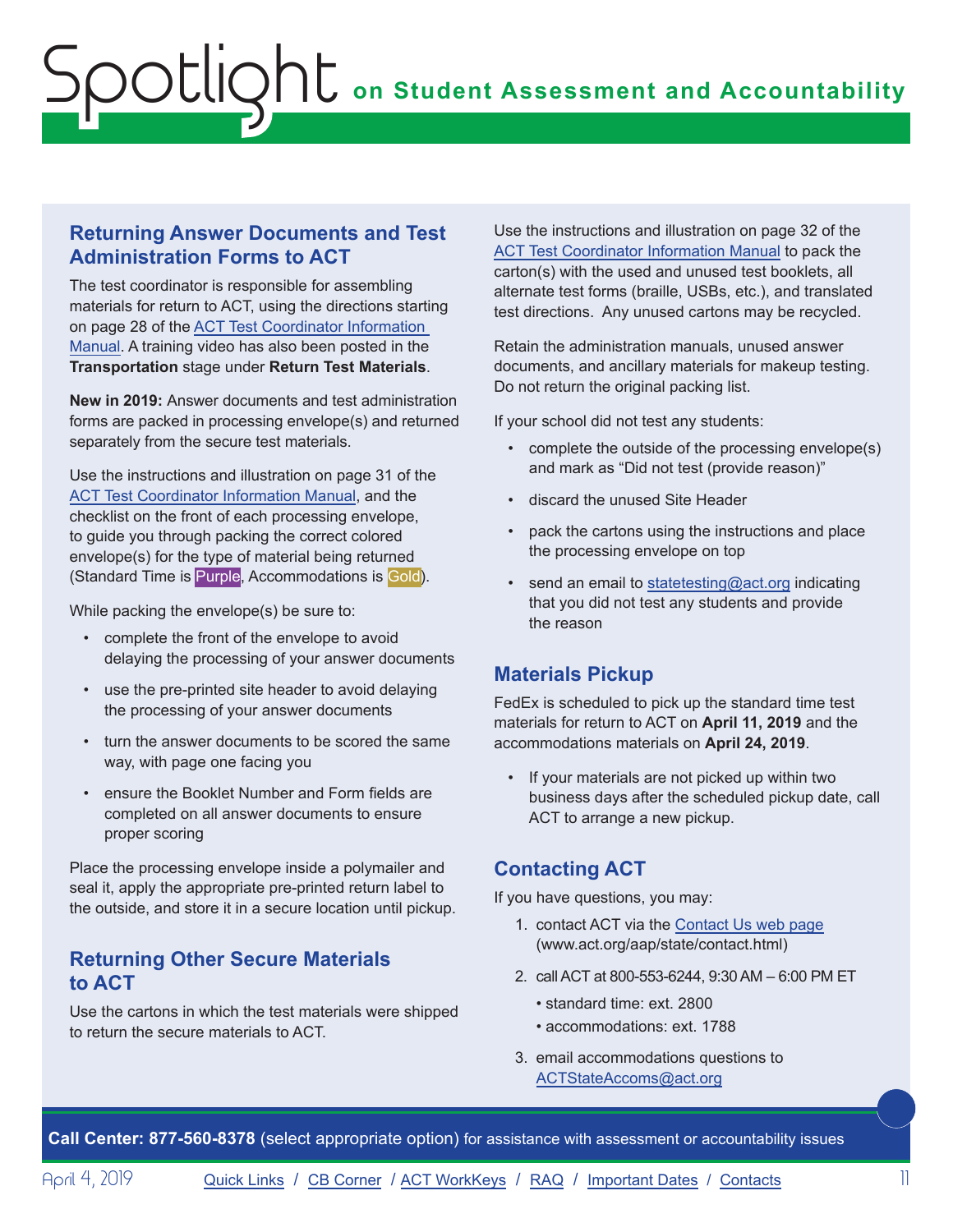# <span id="page-11-0"></span>**Recently Asked Questions . . .**

#### **What if a support or accommodation is not listed in eDIRECT—am I still able to use it?**

The designated supports and accommodations listed in eDirect are not the entirety of what is allowable. The full list of allowable universal tools, designated supports, and accommodations are listed in the Student Supports and Accommodations Tables within the [Supports and](https://www.michigan.gov/documents/mde/Michigan_Accommodations_Manual.final_480016_7.pdf)  [Accommodations Guidance Document](https://www.michigan.gov/documents/mde/Michigan_Accommodations_Manual.final_480016_7.pdf) (pg. 55-69). This information can also be found on page 20 of the [M-STEP](https://www.michigan.gov/documents/mde/M-STEP_Test_Administration_Manual_630729_7.pdf)  [Test Administration Manual.](https://www.michigan.gov/documents/mde/M-STEP_Test_Administration_Manual_630729_7.pdf) Both documents can be found on the [M-STEP web page](www.michigan.gov/mstep) (www.michigan.gov/mstep).

#### **What kind of word-to-word bilingual dictionary can my English learner student use for the M-STEP? Is there a list?**

The [February 28, 2019 edition of the Spotlight](https://www.michigan.gov/documents/mde/Spotlight_2-28-19_647776_7.pdf) (www. michigan.gov/mde-spotlight) outlined information pertaining to all state assessments with regards to use of a bilingual word-to-word dictionary. A bilingual word-to-word dictionary is not a dictionary. This resource type does not provide definitions but only provides word-to-word translations. The Michigan Department of Education (MDE) does not provide an approved list of dictionaries for M-STEP. Students may use dictionaries that they currently use in the classroom as long as they do not provide definitions.

As a reminder, the use of a bilingual word-to-word dictionary is **NOT** allowed on M-STEP English language arts. However, it is allowed on M-STEP mathematics, science, and social studies.

#### **For the PSAT, there are two different makeup windows listed. Does a school have to chose one or the other windows or can we utilize each day during both makeup windows?**

Both windows are available to be used: schools do not have to choose one or the other.

#### **I have a senior who did not test last year—are they required to test this year?**

Seniors are only expected take the MME if they were not previously included in accountability calculations as a junior or senior. Most of the time, these are grade skippers, students who jump from grade 10 to grade 12. If a student was previously submitted in a spring MSDS general collection as a junior or senior and was not exited from the school in MSDS before May 25, 2018, the student should have already been included in accountability even if they did not test.

Refer to the [Who Must/Can Take the MME?](https://www.michigan.gov/documents/mde/MME_Eligibility_544301_7.pdf) document found on the [MME web page](www.michigan.gov/mme) (www.michigan.gov/mme) under the **General Information** section for additional scenarios of when a senior would not be expected to test.

#### **How do I have a student's name changed in the Secure Site?**

Student data, including the student's name, is updated nightly from the Michigan Student Data System (MSDS). Student information submitted in the spring MSDS general collection (spring count day) will be updated on the Secure Site once the Center for Educational Performance and Information (CEPI) has run the close-out process and the data is available to us in mid-April. If a district submits a student record maintenance (SRM) file in MSDS with the updated information, the Secure Site should pick it up that night.

**Call Center: 877-560-8378** (select appropriate option) for assistance with assessment or accountability issues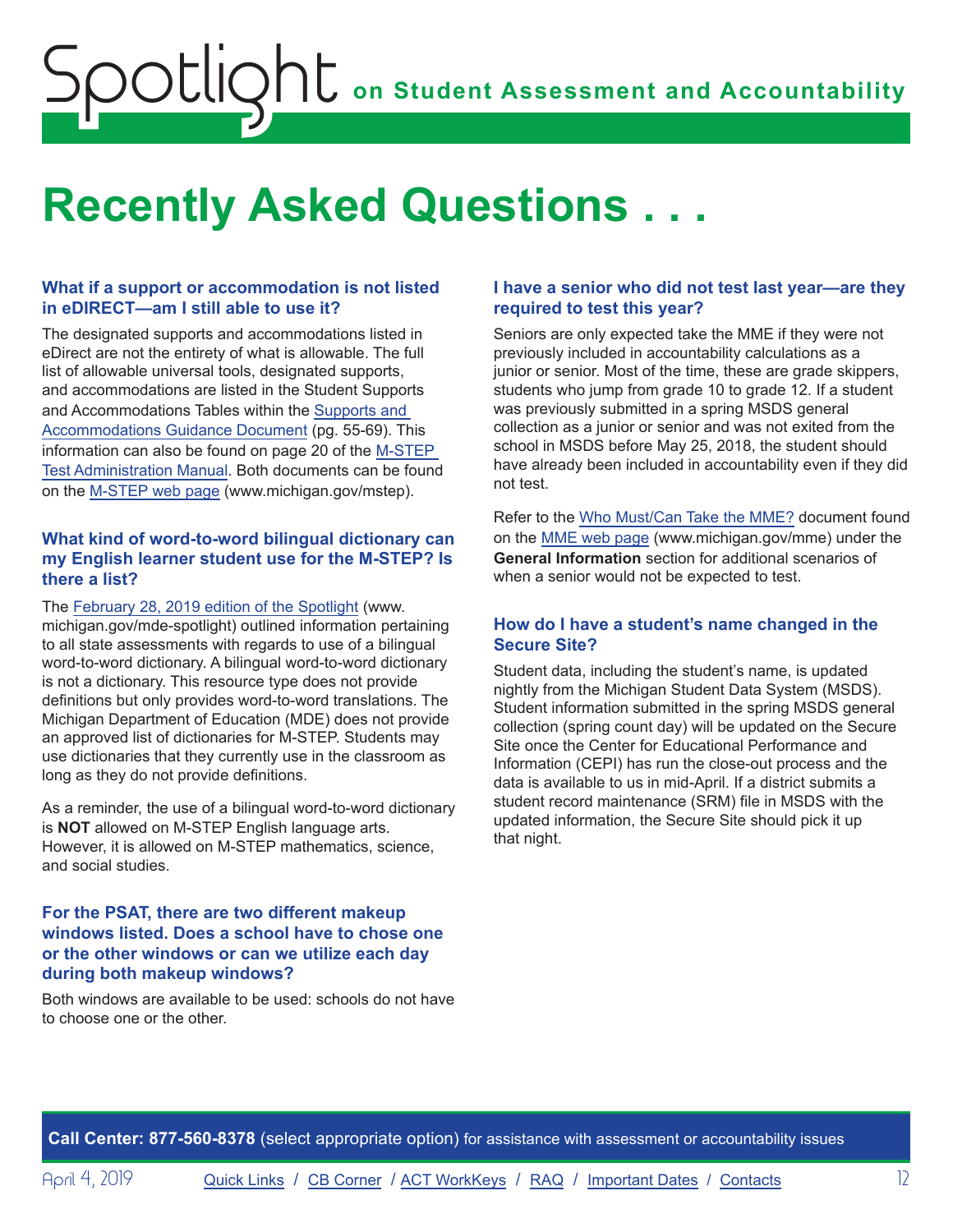# <span id="page-12-1"></span><span id="page-12-0"></span>**Important Dates**

# **Coming Next Week . . .**

#### **April 9, 2019:**

- **SAT with Essay** Initial Test Day
- **PSAT 8/9 for grade 8** Initial Test Day

#### **April 9 – 11, 2019:**

- **PSAT 8/9 for grade 9** and **PSAT 10** Initial Test Days
- Coordinators respond to makeup ordering survey for **SAT with Essay**, **PSAT 10**, and **PSAT 8/9**

#### **April 10, 2019:**

• Administer **ACT WorkKeys** Standard Time tests

#### **April 10 – 11, 2019:**

• Order **ACT WorkKeys** test materials for the makeup test on April 24, 2019

#### **April 11, 2019:**

• Return **ACT WorkKeys** Standard Time tests to ACT

# **April 2019**

## **Early Literacy and Mathematics, M-STEP, and MI-Access**

#### **Now – April 23, 2019 at noon**

• **M-STEP (grades 5, 8, and 11)** Additional Materials Order window for standard and accommodated materials

#### **April 23 – May 14, 2019 at noon**

• **M-STEP (grades 3, 4, 6, and 7)** Additional Materials Order window for standard and accommodated materials

#### **Now – May 28, 2019 at noon**

• **MI-Access** Additional Materials Order window for standard and accommodated materials

#### **April 8 – May 10, 2019**

• **M-STEP** Online Testing window – grades 5, 8, and 11

#### **April 8 – May 31, 2019**

• **Early Literacy and Mathematics Benchmark Assessments (K-2)** Testing window

#### **Now – May 30, 2019:**

• Off-Site Test Administration request window for individual students, such as homebound or students expelled with services, for **M-STEP, MI-Access,**  and **Early Literacy and Mathematics Benchmark Assessments**

#### **April 29 – May 31, 2019**

• **M-STEP** Online Testing Window – grades 3, 4, 6, and 7

#### **April 8 – May 31, 2019**

• **MI-Access** Testing window – all grades

# **ACT WorkKeys**

#### **April 10 – 23, 2019:**

• Administer **ACT WorkKeys** Accommodations tests

#### **Now – April 19, 2019:**

• Off-Site Test Administration request window for individual students, such as homebound or students expelled with services, for **ACT WorkKeys**

#### **April 24, 2019:**

• Return **ACT WorkKeys** Accommodations tests to ACT

*(Continued on next page)*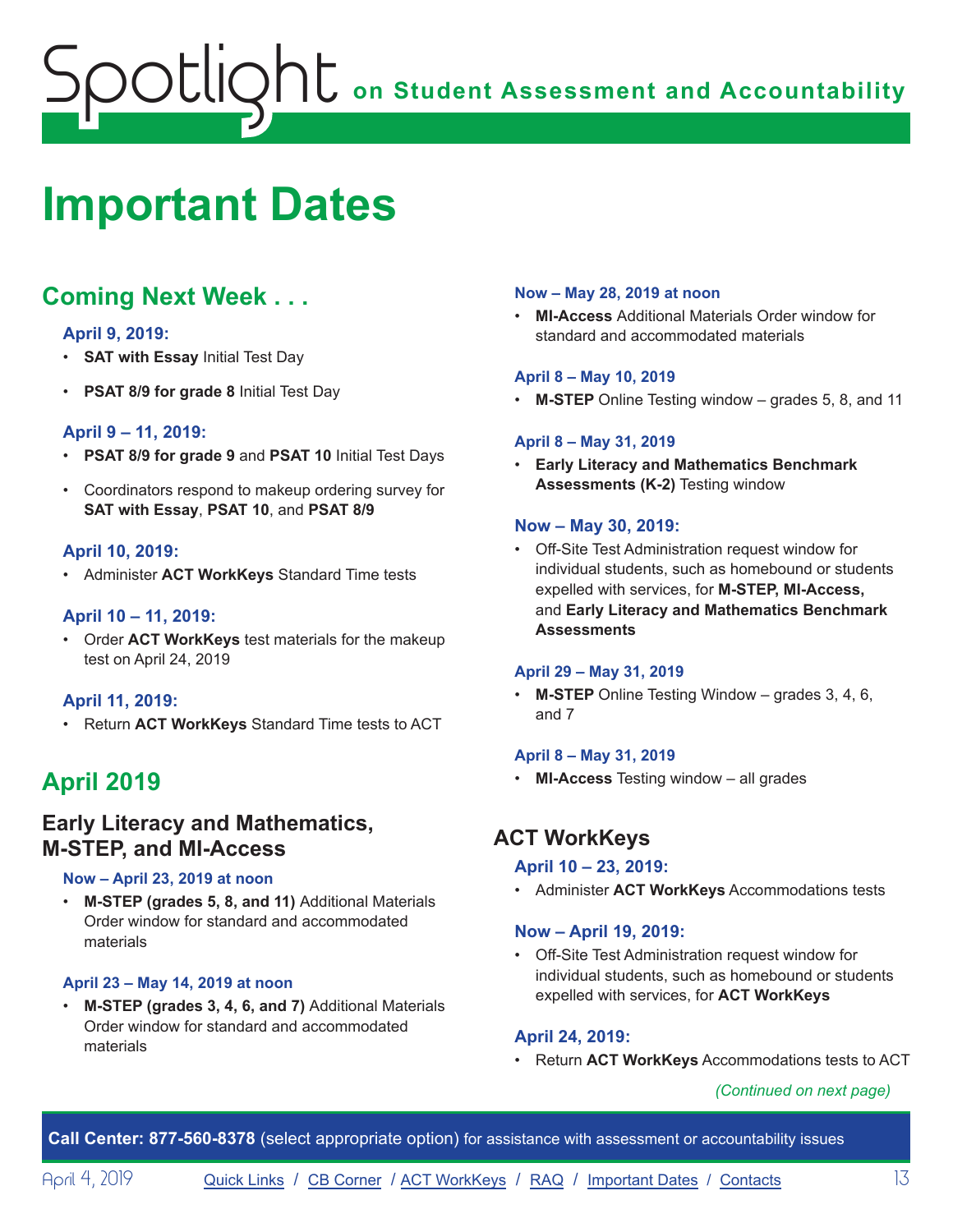# **SAT and PSAT**

#### **April 9 – 23, 2019:**

• **SAT** and **PSAT** Accommodated Testing window

#### **April 10 – 16, 2019:**

• **PSAT 8/9** and **PSAT 10** first Makeup window

#### **April 23, 2019:**

• **SAT with Essay** Makeup Test Day

#### **April 23 – 24, 2019:**

• **PSAT 8/9** and **PSAT 10** second Makeup window

# **WIDA**

#### **April 17, 2019, from 12:00 – 1:00 PM:**

• **Interpreting Score Reports Webinar** to help educators better understand the **WIDA ACCESS for ELLs** assessment reports – use this webinar link to attend (no registration needed)